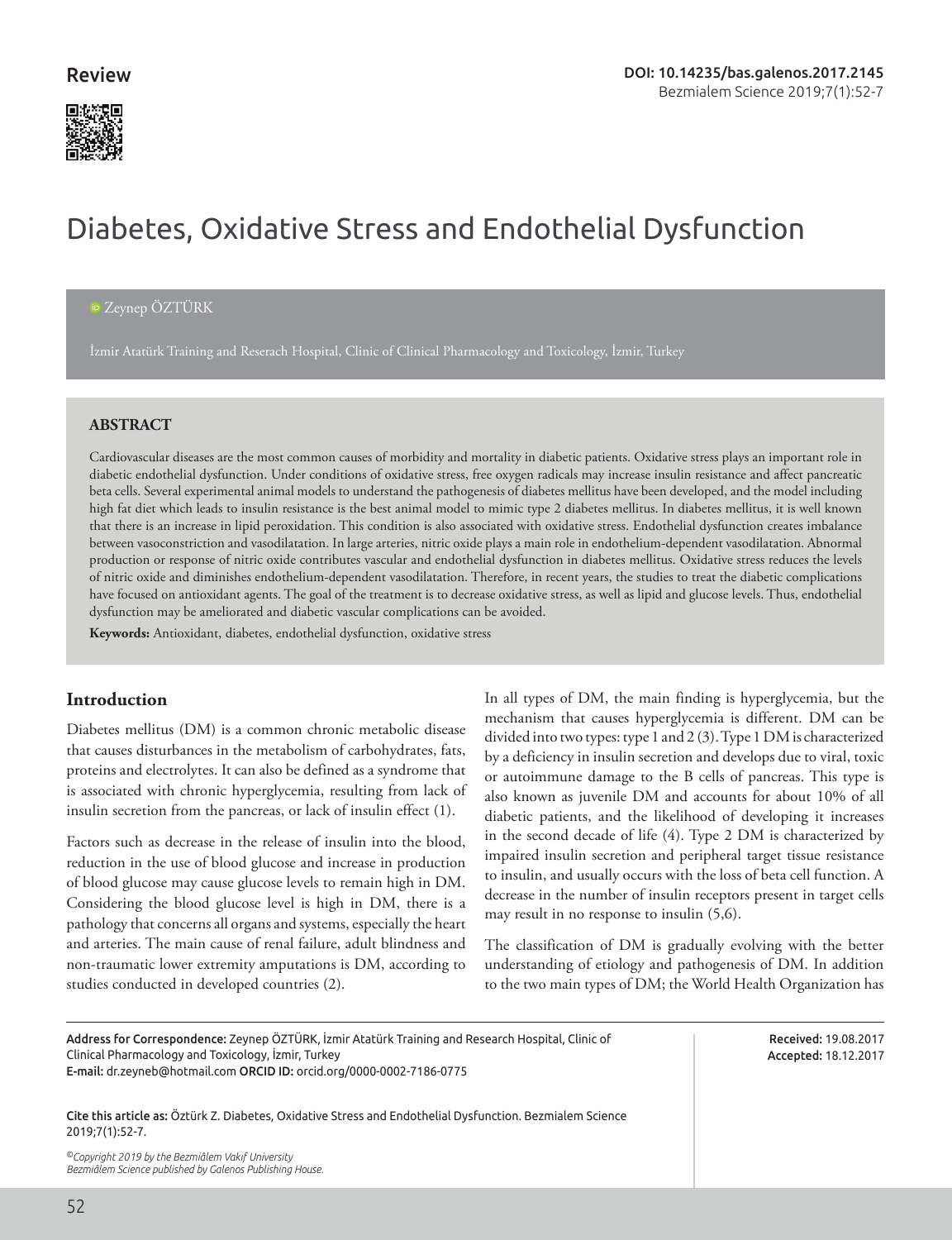started to classify special types of DM including malnutritionrelated DM, DM accompanying certain conditions and syndromes, the type along with impaired glucose tolerance and gestational DM (7). The most common type among these special types is gestational DM. This particular type is similar to type 2 DM and is related to insulin resistance. Insulin resistance develops in pregnant women due to pregnancy hormones.

In patients with diabetes, structural, biochemical and functional changes occur in tissues and organs. Acute complications can be life threatening. Long-term vascular pathologies cause loss of function in the organs. In the early stage, control of blood glucose can prevent progression of vascular complications and coronary artery disease and diabetic nephropathy can be prevented (8).

#### **Experimental Models of Diabetes Mellitus**

Experimental animal models are the methods used to examine the mechanisms of the formation of diseases, to investigate the prevention and treatment possibilities of diseases. Some of the *in vivo* experiments in drug research are carried out in representative animal models, if possible. Some models are made by changing the animal's diet or by making a lesion with toxic substances in specific target organs. Experimental DM can be made by pancreotectomy or the destruction of pancreatic beta cells. Experimental animals such as mice, rats, rabbits, guinea pigs, hamsters, monkeys, pigs, dogs and cats can be used to create experimental DM (Figures 1 and 2). Experimental DM can be done with chemical agents (9,10), spontaneously (11,12) or through the virus (13). Although there are many experimental animal models defined today, none of these models can be fully equivalent to human DM.

There has been a significant increase in frequency of DM as frequency of obesity has increased throughout the world and type 2 DM constitutes 95% of DM worlwide. Therefore, there is a need to develop new approaches and to find better methods for the treatment of type 2 DM. In this way, the pathogenesis of vascular and neuronal lesions, and the mechanisms of action of therapeutic agents are tried to be clarified to prevent complications and risks associated with type 2 DM. Although there are various animal models on this subject, they generally do not match the course of type 2 DM and its clinical presentation in humans. For this reason, researchers are trying to create new animal models or combined models for type 2 DM. A successful model should include cheap, easy-to-apply and practically testable parameters aimed at the treatment of type 2 DM.

Diet with high fat content [high fat diet (HFD)] is thought to be quite a good way to produce insulin resistance, which is an important feature of type 2 DM. Although various studies on rats has reported that HFD does not cause hyperglisemia or DM, it causes insuline resistance (14-17). Streptozotocin (STZ) is the most widely used agent in animals to form experimental DM. STZ causes death in pancreatic β cells. High-dose STZ severely impairs insulin secretion and creates a pathology similiar to type 1 DM. It is known that low doses of STZ cause a moderate deterioration in insulin secretion, which is similar to the late phase of type 2 DM (18-20).



Figure 1. Non-treated diabetic rat appearance, significant weight loss and cataract formation in the eye



Figure 2. Normal rat appearance

A new rat model with low dose STZ administration following HFD, which is in line with the metabolic characteristics and the natural course of type 2 DM has been tried to be established. Studies on DM with this model are quite high in recent years  $(14,18-21)$ .

In addition to this combination, there are studies that indicate that repeated low-dose STZ administration can be performed. It is reported that repeated low-dose STZ administration, instead of one single high-dose STZ administration, may lead to gradual and autoimmune destruction of beta cells in rats (21-23).

#### **Diabetes Mellitus and Oxidative Stress**

Although oxygen is very important and necessary for human life, some exogenous and endogenous reactive oxygen species have the potential to harm the organism (24). Many of them are free radicals and they are reactive oxygen species with high chemical reactivity. Free oxygen radicals (FOR) are formed by adding one or more unpaired electrons to the outer orbit of oxygen. Because these compounds contain unpaired electron in their final orbits, they form compounds that can easily react with other molecules and destroy them and cause very effective damage to the organism (25). They can damage many biological materials,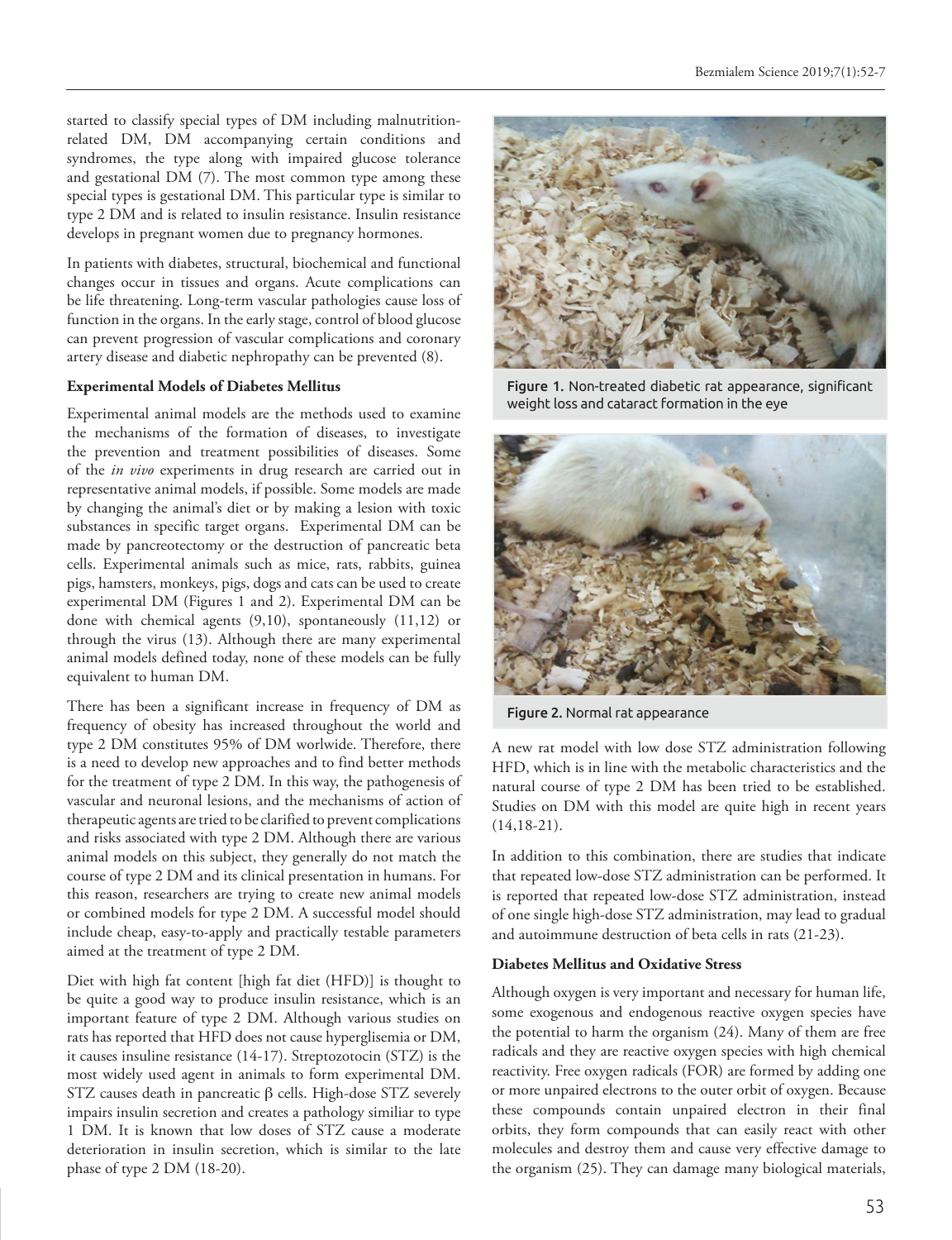|  |  |  |  | Table 1. Oxidant sources and antioxidant defence systems |
|--|--|--|--|----------------------------------------------------------|
|--|--|--|--|----------------------------------------------------------|

| Oxidants                             | Antioxidant defence                |  |
|--------------------------------------|------------------------------------|--|
| Cigarette smoke                      | Superoxide dismutase               |  |
| Environmental pollutants             | Catalase                           |  |
| Radiation                            | Glutathione peroxidase             |  |
| Carsinogens                          | Glutathione                        |  |
| Pesticides                           | Selenium                           |  |
| <b>Exercise</b>                      | Vitamin F                          |  |
| <b>Eebrile diseases</b>              | Vitamin C                          |  |
| Ischemia                             | Ubiquinol                          |  |
| A diet rich in polyunsaturated fatty | Uric acide                         |  |
| acids                                | β-carotene ve diğer<br>carotenoids |  |

including proteins, lipids, DNA, and nucleotide coenzymes. This damage accelerates aging and also may cause many diseases such as cardiovascular diseases, various types of cancer, cataract, attenuation of immune system and degenerative diseases of the nervous system (26).

Oxygen metabolism in living cells and many factors such as environmental pollutants, radiation and pesticides inevitably lead to the formation of oxygen free radicals. The main ones of these radicals are single oxygen, superoxide anion, hydroxy, peroxy and alkoxy radicals. In response to the damage of reactive oxygen species, different natural defense systems in the body control free radicals (Table 1).

Substances that prevents oxidation events due to free radicals and that have the ability to stabilize free radicals are referred as antioxidants (27). Antioxidants are divided into two types according to the mechanisms: primary and secondary antioxidants. Primary antioxidants are compounds that react with radicals to prevent them from becoming more harmful and forming new free radicals. Enzyme systems such as superoxide dismutase, glutathione peroxidase and catalase are primary antioxidants and are capable of destroying free radicals. In general, these enzymes can prevent the passage of free radicals from one cell to another by limiting the damage to cellular components such as DNA, proteins and lipids (24). Secondary antioxidants are compounds such as vitamin E, vitamin C, bilirubin, uric acid, and polyphenols that capture oxygen radicals and break radical chain reactions.

Oxidative stress is described as an important mechanism in the emergence of diabetic complications (28). The rate at which free radicals are formed and the rate at which they are eliminated are in a balance and this balance is called oxidative stability. In cases where oxidative stability is impaired, the organism is affected by free radicals. A decrease in the rate of elimination or increase in the rate of formation of free radicals can cause this. Oxidative stress reflects an important imbalance between antioxidant defense mechanism and free radical formation, resulting in tissue damage.

Mechanisms that increase oxidative stress in DM include; nonenzymatic glycosylation, autooxidative glycosylation, activity of sorbitol path, metabolic stress resulting from changes in energy metabolism, levels of inflammatory mediators, tissue damage that occurs as a result of changes in antioxidant defense system (29).

In hyperglycemia, free radicals are produced inside the cell. Pancreatic beta cells are one of the most sensitive structures to oxidative stress and the damage to them is thought to be due to a toxic effect of hyperglycemia. The expression rate of antioxidant enzymes such as glutathione peroxidase, superoxide dismutase and catalase in pancreatic islet cells is the lowest compared to other tissues (30). It has been reported that the levels of malondialdehyde (MDA) and glutathione pexidase, commonly used as an oxidative damage index, increase in liver, kidney and mitochondria in rats with DM produced by STZ. Diabetic rats have been shown to have increased MDA levels in their kidneys.

Hydrogen peroxide converts into hydroxyl radicals, a product of reactive oxygen species with high reactivity. It is believed that hydroxyl radicals have an important effect on insulin receptor signal pathway and signal transduction (31).

In various cell culture studies, free radical formation was observed when endothelial and smooth muscle cells were incubated in an environment containing high concentration of glucose (30). There is evidence that STZ, which is used to create experimental model of DM, also causes oxidative stress when damaging the pancreas and disrupts the responses of nitric oxide (NO) and leads to DM (31).

It is believed that not only increased level of blood sugar but also increased level of triglycerides in blood is a risk factor for development of diabetic complications (32). There is a consensus that lipid peroxidation is important in this relationship. There is evidence that lipid peroxidation increases in various tissues in DM. Lipid peroxidation may emerge enzymatically via lipooxygenase pathway from prostaglandins or nonenzymatically via effect of free radicals from lipids found in membranes of endothelial and phagocytic cells.

In addition, increase in low-density lipoprotein cholesterol (LDL) oxidation due to hyperglicemia has been shown in patients with DM with vascular complications. In addition, protein oxidation has been shown, especially in myelin, elastin and collagen which may result in diabetic complications such as atherosclerosis, cataract, angiopathy and nephropathy (33).

#### **Diabetes Mellitus and Endothelial Dysfunction**

Cardiovascular disease is the most important cause of morbidity and mortality in diabetic patients. These changes in the vessels due to DM are called micro or macrojaniopathy, according to the size of the vessel involved. The involvement of kidney vessels is called renal microangiopathy and it plays an important role in diabetic nephropathy. In the same way retinal microangiopathy causes diabetic retinopathy and microangiopathy of vaso nervorum causes diabetic neuropathy. Macroangiopathy is a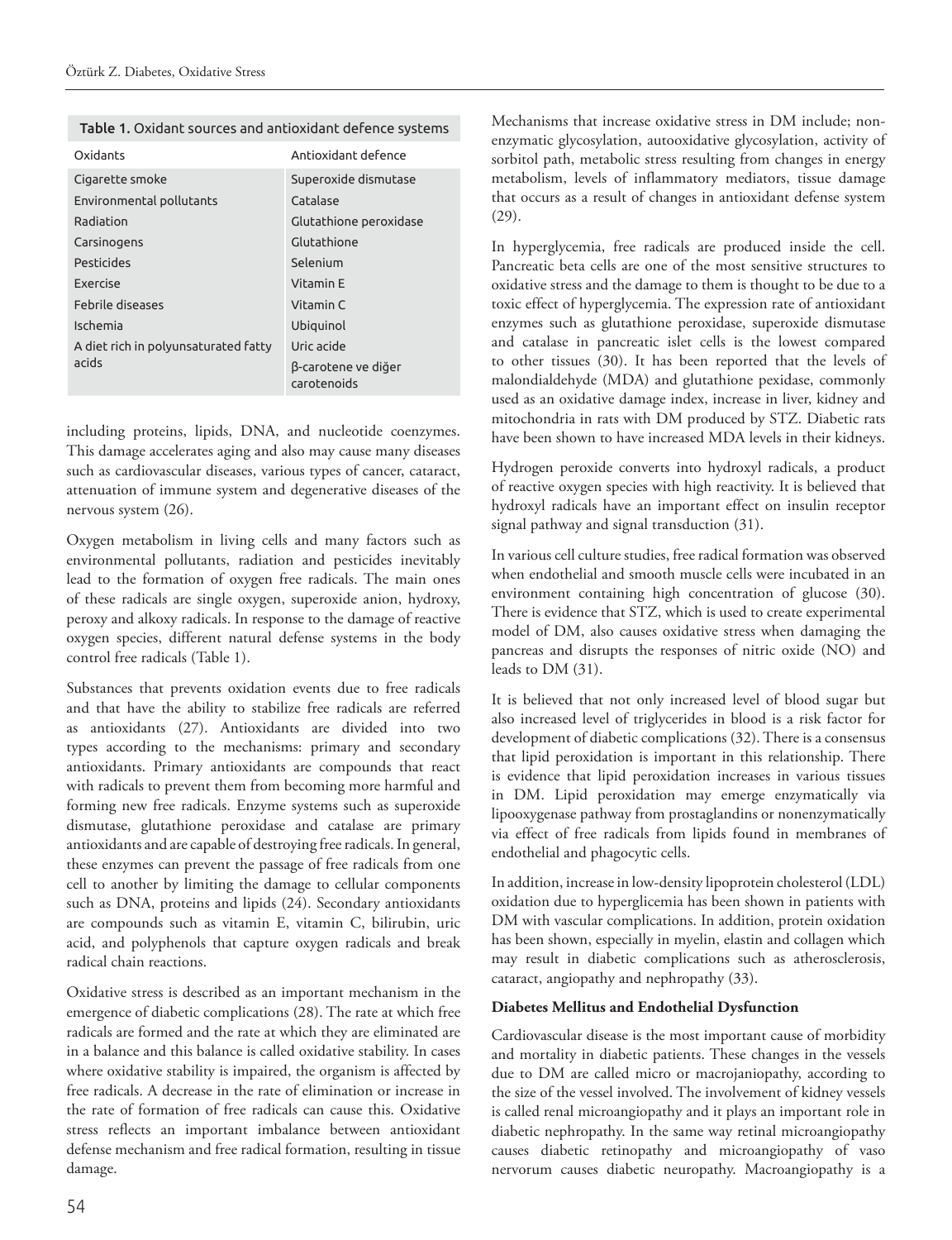severe form of atherosclerosis in diabetic patients which affects coronary, carotid and peripheral arteries and increases the risk of myocardial infarction and leads to the development of stroke and diabetic foot (34).

The most important factor in the development of microvascular angiopathies in DM is high blood sugar (35). In addition, factors such as obesity, high blood pressure, smoking, hypercholesterolemia and dyslipidemia can cause microangiopathy. In macroangiopathy, other risk factors that may cause microangiopathy come to the fore rather than high blood sugar. These risk factors lead to inflammation and endothelial dysfunction and, as a result, progressive damage to the vessel wall. Studies after the determination of the importance of endothelial dysfunction in micro and macroangiopathy formation have focused on this subject (36).

Endothelium is simply the inner layer of the vessel. Endothelial function is a key factor in regulation of vascular functions. Dysfunction of endothelium due to any damage is called endothelial dysfunction (37). Factors such as hypercholesterolemia, dyslipidemia, smoking and DM are among the risk factors that may lead to endothelial dysfunction. The development of retinopathy, nephropathy and atherosclerosis in diabetic patients is associated with endothelial dysfunction.

HFD can cause hypercholesterolemia and storage of cholesterol on artery walls. Atherosclerosis occurs as a result of the association of fatty degeneration (atherosis) and narrowing of the arteries (sclerosis). Atherosclerosis has been shown to impair endothelial vasodilation in experimental animal models (38) and in humans (39), and may lead to vasoconstriction and vascular spasm. Many studies have shown that the vascular relaxation response is caused by the relaxation factor (EDRF) originating from the endothelium (40). Later, EDRF was reported to be the same substance with NO (41).

Pathophysiology of endothelial dysfunction is complex and it can develop through various mechanisms. The most important of these mechanisms is reduction in the release of NO from endothelium. NO is the most important vasodilator substance released from endothelium. Besides vasodilatation, it inhibits the growth of smooth muscle cells and inflammation and also has antiaggregant effects. Many studies have reported that reduction in NO levels is associated with endothelial dysfunction. This may be due to a decrease in the activity of endothelial NO synthetase (eNOS) or a decrease in the biological activity of NO. It is known that FORs react with NO and cause formation of peroxynitrite and this cytotoxic oxidant disrupts the function of cellular proteins via the nitration of proteins and leads to endothelial dysfunction. Peroxynitrite plays a proatherogenic role leading to oxidation of LDL. It also reduces eNOS activity by interacting with tetrahydrobiopterin, a cofactor of eNOS. Increase in oxidative stress causes more production of FORs by activating the reductase function of eNOS enzyme. FORs also initiate proinflammatory events on the vessel wall. FORs increase adhesion (vascular cell adhesion molecule and intersellular adhesion molecule) and production of chemotactic

molecules (macrophage chemotactic peptide) increase. The onset of inflammation decreases the activity of NO. C-reactive protein has been shown to reduce eNOS activity (42).

Oxidative stress reduces NO levels and leads to deterioration of endothelium-dependent vasodilation. In patients with chronic renal failure, oxidative stress markers have been shown to increase with deterioration of endothelial functions. FORs are also thought to induce endothelial damage by causing apoptosis  $(42)$ .

Another mechanism leading to NO reduction is increase in asymmetric dimethyl arginine (ADMA) level which is endogenous compensatory inhibitory of eNOS enzyme. ADMA is a product that is produced during protein catabolism and is eliminated via kidneys or via metabolizing to citrulline. It has been shown that eNOS inhibition is associated with increased plasma ADMA levels in patients with chronic renal failure. A negative correlation was found between the increase in ADMA levels and endothelium-associated vasodilation in hypercholesterolemic individuals, and the infusion of L-arginine, which is the substrat of eNOS enzyme and competative inhibitor of ADMA, has been shown to improve endothelial functions (42).

Endothelial dysfunction in DM manifests itself with imbalance between vasoconstriction and vasodilation. In large arteries, NO plays a major role in endothelium-dependent relaxation. The abnormal production or response of NO contributes to vascular and endothelial dysfunction seen in DM.

NO is produced as a result of oxidation of guanido nitrogen of L-arginine amino acid by NO synthase (NOS). It is an unstable substance and is reduced to nitrite and nitrate. Synthesis of nicotinamide adenine dinucleotide phosphate, calmodulin, oxygen and as cofactors; hem, flavin, mononucleotide, flavin adenine dinucleotide and tetrahydrobiopterin are required. The NOS enzyme, which is a tool for NO synthesis, has three different isoforms: neuronal, endothelial and immunological. Neuronal and endothelial isoforms are named as structural NOS (43).

Hyperglycemia affects NO formation and function; it also increases the formation of superoxide. It is thought that the imbalance between the production of superoxide and NO leads to endothelial dysfunction in DM (44). The superoxide inactivates NO by converting it into peroxynitrite, thereby reducing NO formation and bioavailability. In the treatment of vascular complications of DM, the goal should be to increase NO formation and bioactivity and reduce the formation of reactive oxygen radicals.

In coronary arteries of diabetic rats, the decrease in acetylcolineinduced vascular relaxation was associated with a decrease in plasma NO levels and expression of eNOS protein (45). A similar result was obtained in thoracic aorta of rats which were made diabetic with STZ (20). Endothelial NOS synthesizes NO in endothelium. Endothelial NO synthesis and vasodilation were significantly impaired in diabetic rats with insulin resistance. Expression of eNOS in diabetic rats was shown to decrease.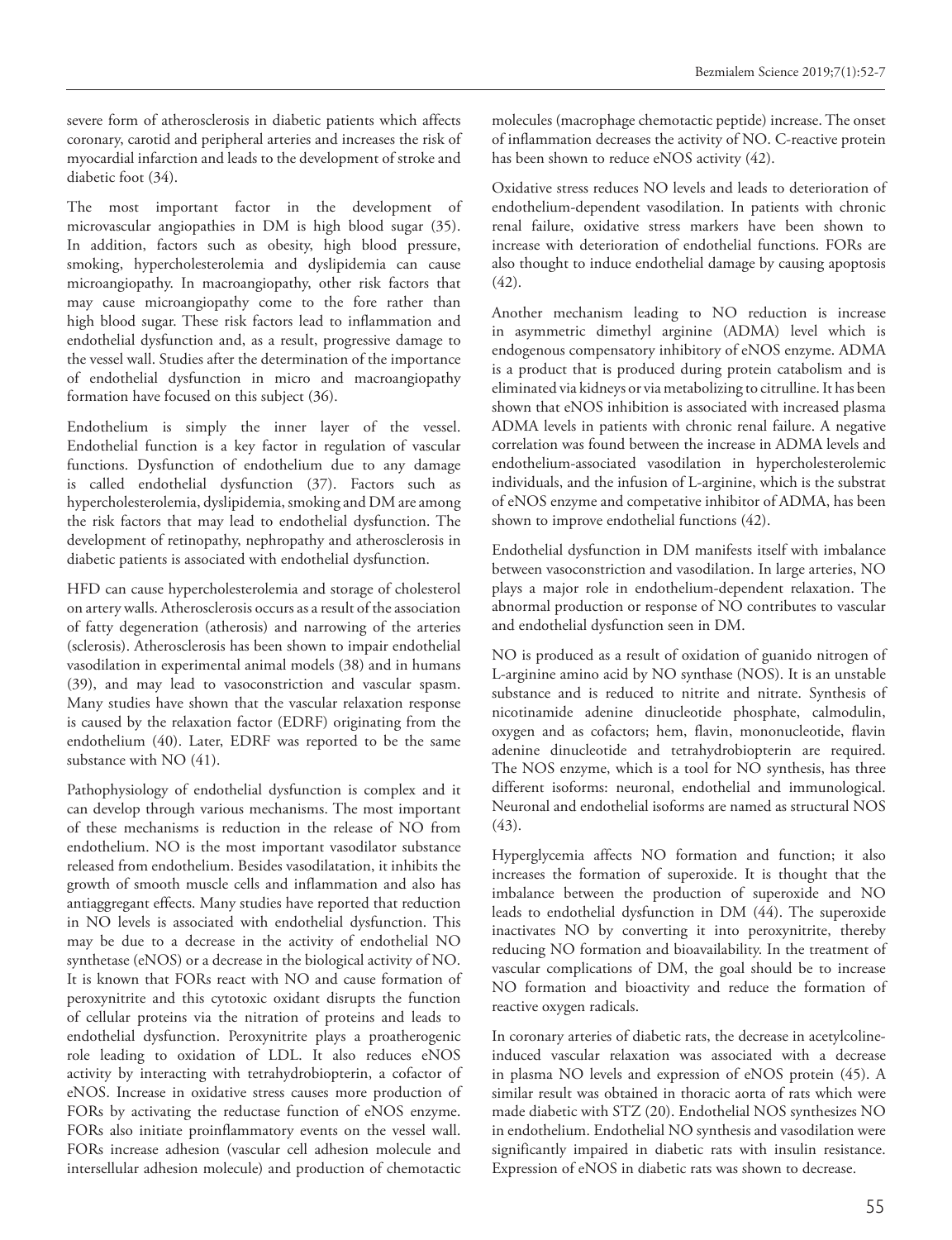# **Conclusion**

Endothelial dysfunction is responsible for the development of vascular complications of DM. The development of endothelial dysfunction is the result of oxidative stress and a pathological process associated with it. Reducing oxidative stress sources and antioxidant treatments can help reduce and prevent serious complications by preventing the development of endothelial dysfunction in DM. It is important to know the pathophysiological process in order to create new treatment alternatives and there is much need for both experimental and epidemiological studies.

# **Ethics**

Peer-review: Externally and internally peer-reviewed.

**Financial Disclosure:** The author declared that this study has received no financial support.

# **References**

- 1. Larner J. Insulin and oral hypoglysemic drugs, glucagon. In: Gilman AG, Goodman LS, Rall TW, Murad F, editors. Goodman and Gilmans the pharmacological basis therapeutics. New York: MacMillan Publ. Comp; 1985.p.1490-516.
- 2. Özata M, Yöntem A. Endokrinoloji metabolizma ve diabet. 1st ed. Istanbul: Istanbul Medikal; 2006.
- 3. Satman I, Yilmaz T, Sengül A, Salman S, Salman F, Uygur S, et al. Population-based study of diabetes and risk characteristics in Turkey: results of the turkish diabetes epidemiology study (TURDEP). Diabetes Care. 2002;25:1551-6.
- 4. Wilson JD, Foster DW, Kronenberg HM, Larsen PR. Williams Textbook of Endocrinology. 9th ed. Philadelphia: WB. Saunders Company; 1998.
- 5. Scarlett JA, Gray RS, Griffin J, Olefsky JM, Kolterman OG. Insulin teatment reverses the insulin resistance of type II diabetes mellitus. Diabetes Care 1982;5:353-63.
- 6. Wing RR, Blair EH, Bononi P, Marcus MD, Watanabe R, Bergman RN. Caloric restriction per se is a significant factor in improvements in glycemic control and insulin sensitivity during weight loss in obese NIDDM patients. Diabetes Care 1994;17:30-6.
- 7. Roden M. Diabetes mellitus: definition, classification and diagnosis. Acta Med Austriaca 2004;31:156-7.
- 8. Kannel WB. Contribution of the Framingham Study to the Coquest of Coronary Artery Disease. Am J Cardiol 1988;62:1109-12.
- 9. Dunn JS, Duffy E, Gilmour MK, Kirkpatrick J, McLetchie NGB. Further observations on the effects of alloxan on the pancreatic islets. J Physiol 1944;103:233-43.
- 10. Pushparaj P, Tan CH, Tan BKH. Effects of Averrhoa bilimbi leaf extract on blood glucose and lipids in streptozotocin diabetic rats. J Ethnopharmacol 2000;72:69-76.
- 11. Kohnert KD, Axcrona UM, Hehmke B, Klöting I, Sundler F, Ahrén B. Islet neuronal abnormalities associated with impaired insulin secretion in type 2 diabetes in the Chinese hamster. Regul Pept 1999;82:71-9.
- 12. Chang AY, Perry CS. Acid glycohydrolase in Chinese hamster with spontaneous diabetes: iv. Diabetes and line dependent variation in plasma enzyme activity. Diabetologia 1978;15:423-9.
- 13. Ejrnaes M, Von Errath MG, Christen U. Cure of chronic viral infection and virus-induced type 1 diabetes by neutralizing antibodies. Clin Dev Immunol 2006;13:67-77.
- 14. Sahin K, Onderci M, Tuzcu M, Ustundag B, Cikim G, Ozercan IH, et al. Effect of chromium on carbohydrate and lipid metabolism in a rat model of type 2 diabetes mellitus: the fat-fed, streptozotocintreated rat. Metabolism 2007;56:1233-40.
- 15. Zhao S, Chu Y, Zhang C, Lin Y, Xu K, Yang P, et al. Diet-induced central obesity and insulin resistance in rabbits. Journal of Animal Physiology and Animal Nutrition 2008;92:105-11.
- 16. Tanaka S, Hayashi T, Toyoda T, Hamada T, Shimizu Y, Hirata M, et al. High-fat diet impairs the effects of a single bout of endurance exercise on glucose transport and insulin sensitivity in rat skeletal muscle. Metabolism 2007;56:1719-28.
- 17. Flanagan AM, Brown JL, Santiago CA, Aad PY, Spicer LJ, Spicer MT. High-fat diets promote insulin resistance through cytokine gene expression in growing female rats. J Nutr Biochem 2008;19:505-13.
- 18. Reed MJ, Meszaros K, Entes LJ, Claypool MD, Pinkett JG, Gadbois TM, et al. A new rat model of type 2 diabetes: the fat-fed, streptozotocin-treated rat. Metabolism 2000;49:1390-4.
- 19. Srinivasan K, Viswanad B, Asrat L, Kaul CL, Ramarao P. Combination of high-fat diet-fed and low-dose streptozotocin-treated rat: a model for type 2 diabetes and pharmacological screening. Pharmacol Res 2005;52:313-20.
- 20. Ozturk Z, Gurpinar T, Vural K, Boyacıoglu S, Korkmaz M, Var A. Effects of selenium on endothelial dysfunction and metabolic profile in low dose streptozotocin induced diabetic rats fed a high fat diet. Biotech Histochem 2015;90:506-15.
- 21. Ozturk Z. High-fat diet and low-dose streptozotocin induced type 2 diabetes: a methodological critique. Appl Med Res 2016;2:41-2.
- 22. Kannan Y, Tokunaga M, Moriyama M, Kinoshita H, Nakamura Y. Beneficial effects of troglitazone on neutrophil dysfunction in multiple low-dose streptozotocin-induced diabetic mice. Clin Exp Immunol 2004;137:263-71.
- 23. Howarth FC, Qureshi A, Shahin A, Lukic ML. Effects of single high-dose and multiple low-dose streptozotocin on contraction and intracellular Ca2+ in ventricular myocytes from diabetes resistant and susceptible rats. Mol Cell Biochem 2005;269:103-8.
- 24. Diplock A. Healty lifestyles nutrition and physical activity: Antioxidant nutrients. ILSI Europe concise monograph series, Belgium, 1998;59.
- 25. Halliwell B, Gutteridge JM. Role of free radicals and catalytic metal ions in human disease. Methods Enzymol 1990;186:1-85.
- 26. Meydani M. Antioxidants and cognitive function. Nutr Rev 2001;59:75-82.
- 27. Elliot JG. Application of antioxidant vitamins in foods and beverages. Food Tech 1999;53:46-8.
- 28. Giugliano D, Ceriello A, Paolisso G. Oxidative stress and diabetic vascular complications. Diabetes Care 1996;19:257-67.